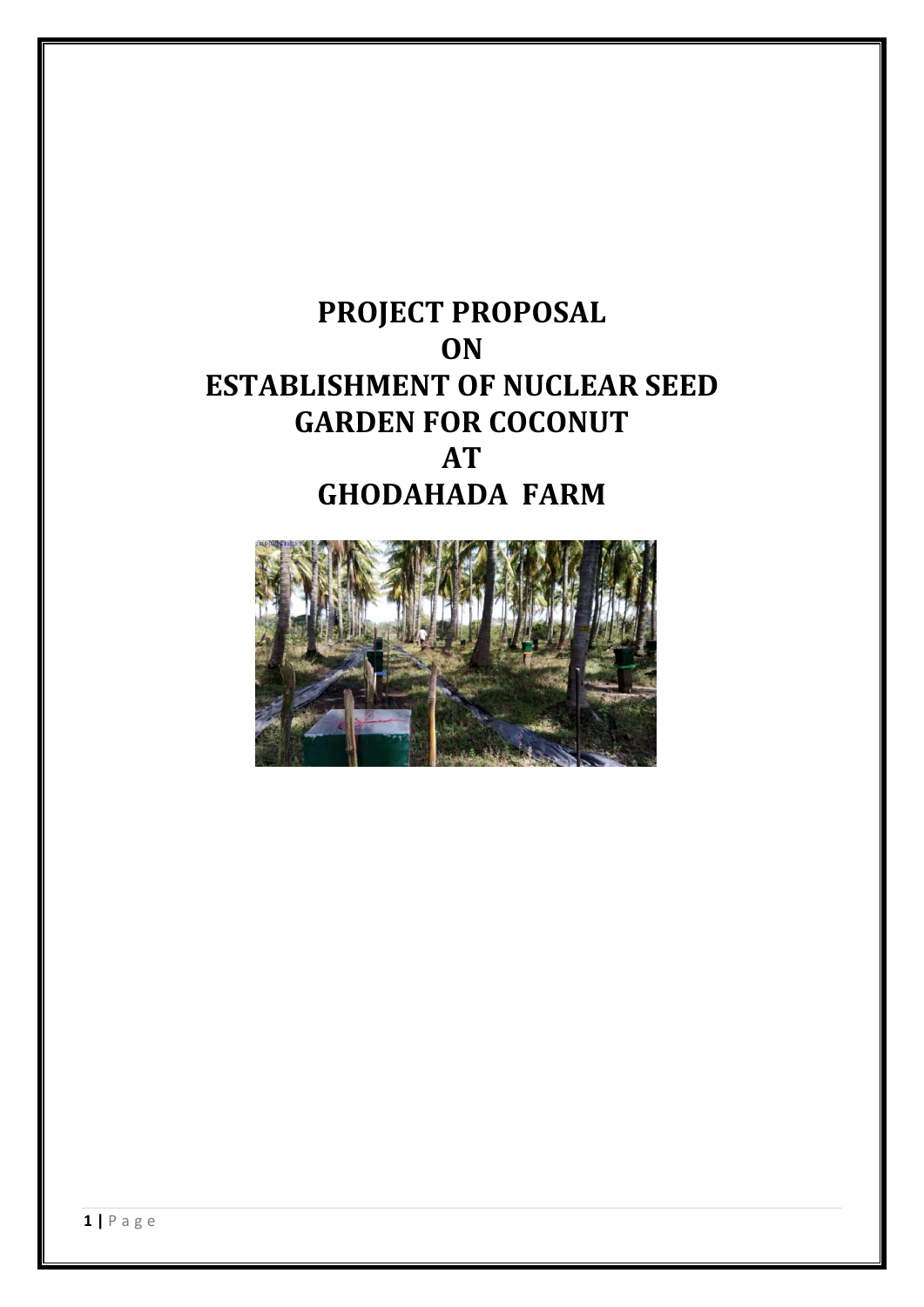# **PROJECT SUMMARY**

| Name of the project:  | Project proposal on Establishment of Nuclear seed garden for Coconut.                                                       |
|-----------------------|-----------------------------------------------------------------------------------------------------------------------------|
| <b>Proposed Work:</b> | Civil construction, plantation of mother palms, Development of nursery, irrigation<br>source and Maintenance of plantation. |

**Proposed site:** Ghodahada Farm , Digapahandi .Ganjam ,Odisha.

**Project cost: Rs. 21.782**

| Year    | <b>Physical Target</b> | Assistance for         | Amount required    | Total amount in |
|---------|------------------------|------------------------|--------------------|-----------------|
|         |                        | development of Nucleus | for contingencies  | Lakh (Rs.)      |
|         |                        | garden (Rs.)           | and Administrative |                 |
|         |                        |                        | expenses (Rs.)     |                 |
| 2015-16 | 4 ha                   | 21,57,200              | 21,000             | 21,78,200       |

| Source of fund:        | Rastriya Krishi Vikash Yojanai                          |
|------------------------|---------------------------------------------------------|
| Implementation period: | 2015-16 to 2017-18                                      |
| Implementing Agency:   | Deputy Director of Horticulture, Ganjam, Berhampur      |
|                        | under Directorate of Horticulture, Odisha, Bhubaneswar. |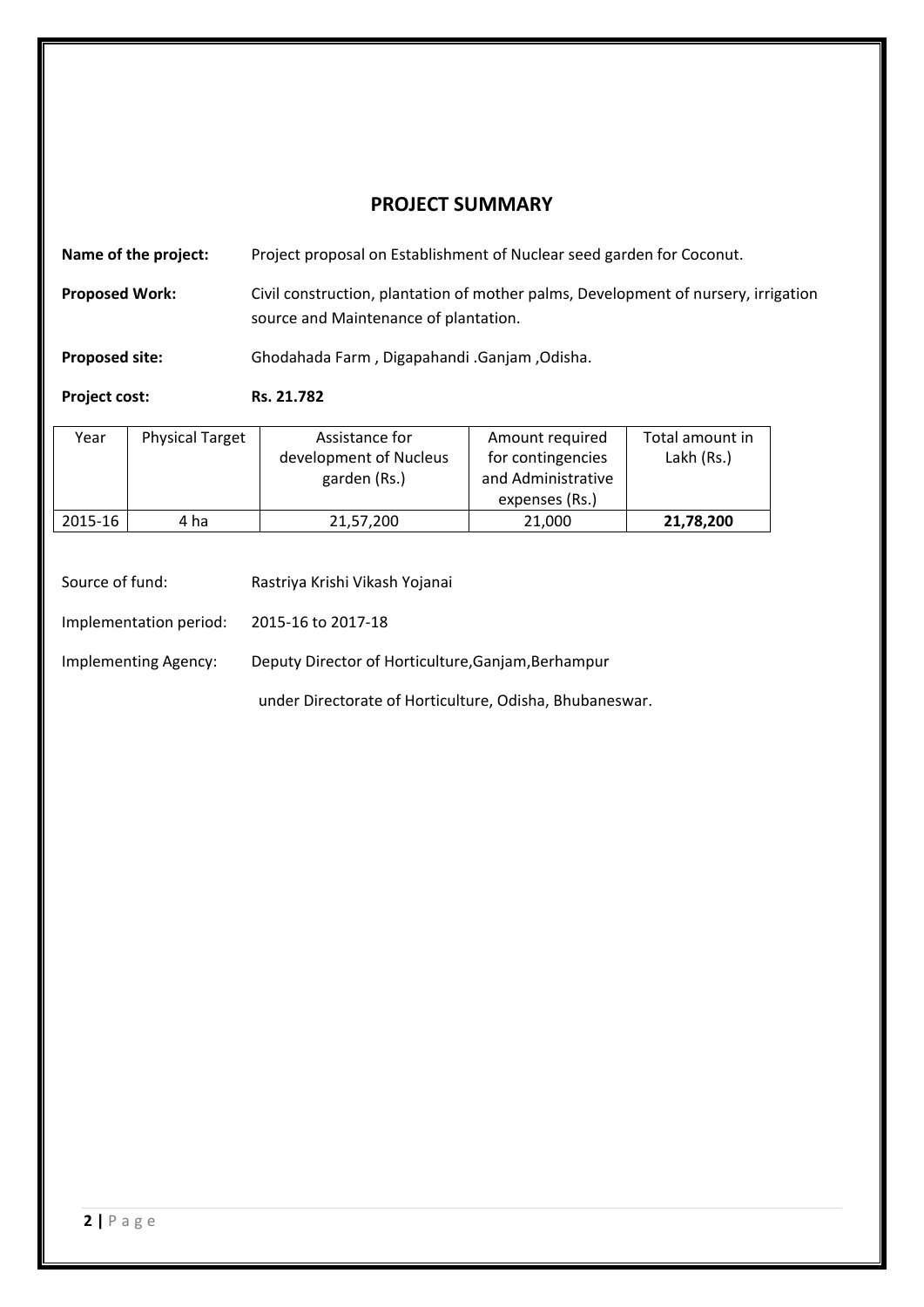# **ETSABLISHMENT OF NUCLEAR SEED GARDEN FOR COCONUT AT GHODAHAD FARM UNDER RKVY 2015‐16**

# **1. INTRUDUCTION**

Coconut is perennial crop with an economic life span of more than sixty Years and has got a gestation period of four to seven years. The full bearing capacity of the palm is known only after eight to twelve years of planting. If the planting material happened to be inferior, emphasis must be given for selection of good quality planting materials of the desired variety. In coconut the mode of propagation available is only through seedlings raised from seed nuts. Through efforts are progressing at various levels for tissue culture propagation, we are yet to succeed the same. Presently plumule culture technology is being developed under which 6 to 8 seedlings could be produced from one seed nut (plumule).

 The growth rate in area under coconut in the country during the past decade was 0.8 %. In the coming years also trend would continue and there are possibilities for expanding area under coconut in other states. The present area under coconut in our state is 50679 Ha. Taking into consideration an average growth rate 15, an additional area of about 507 ha is to be brought under new planting every year. Considering the planting density of 175 palms per ha, the annual requirement of planting material is around 88725 seedlings. The requirements of seedlings for replanting in such areas are more. The estimated requirement for under planting and rejuvenation is to the tune of about 4‐55 of the present area which is about 2500 ha. The seedlings requirement for this will work out to about 437500 per annum. Thus the annual requirement of seedlings in odisha is estimated at around 550000. For the production of 550000 seedlings about 825000 seed nuts are to be collected and sown in the nursery.

#### **Seedlings production scenario:**

High yielding varieties and hybrids of different parental combinations of Dwarf x tall (D x T) and tall x dwarf (T x D) has the potential to yield at least 25‐40% more than the locally cultivated tails. Through many hybrid combinations of D x T have been released and its performance is much superior to local cultivator to local cultivars, its availability is limited. D x T have also got a high acceptance among the among the cultivators, due to its early bearing character, semi tall nature and high yield. The non availability of dwarf mother palms is one of the major constraints in the productions in the production of D x T hybrids. Presently there are very limited numbers of coconut gardens where dwarf palms are available. There is need to restructure the palm population ratio of tall: Dwarf: Hybrids in the country at 60:20:20. For reaching this target more dwarf seedlings are to be planted. Besides dwarf nuts are more preferred for tender nut purpose and it fetches higher price. Considering the huge demand for hybrid seedlings in odisha, the proposed project intend to establish the hybrid seed garden in Ghodahada farm and by establishing the seed garden, it is expected to produce about 30000 nos of quality hybrid seed nuts (18000‐20000 seedlings) after a period of 5 years gestation period.

 High yielding varieties and hybrids of coconuts have the potential to yield at least 25‐405 more than the locally cultivated tails. The yield levels of the released varieties and hybrids of coconut ranges from 2.3 to 4.5 tons of copra/ ha/ year under optimum management conditions. Though many varieties and hybrids have been released during the past three decades, these are yet to reach the farmers in adequate numbers. Even today the bulk of the planting material is produced from the local trails.

The total production from all the above sources works out to 2.85 million seedlings(One tall mother palm will yield 25‐30 seed nuts January‐April season, which in turn will give 20 quality seedlings. Similarly, one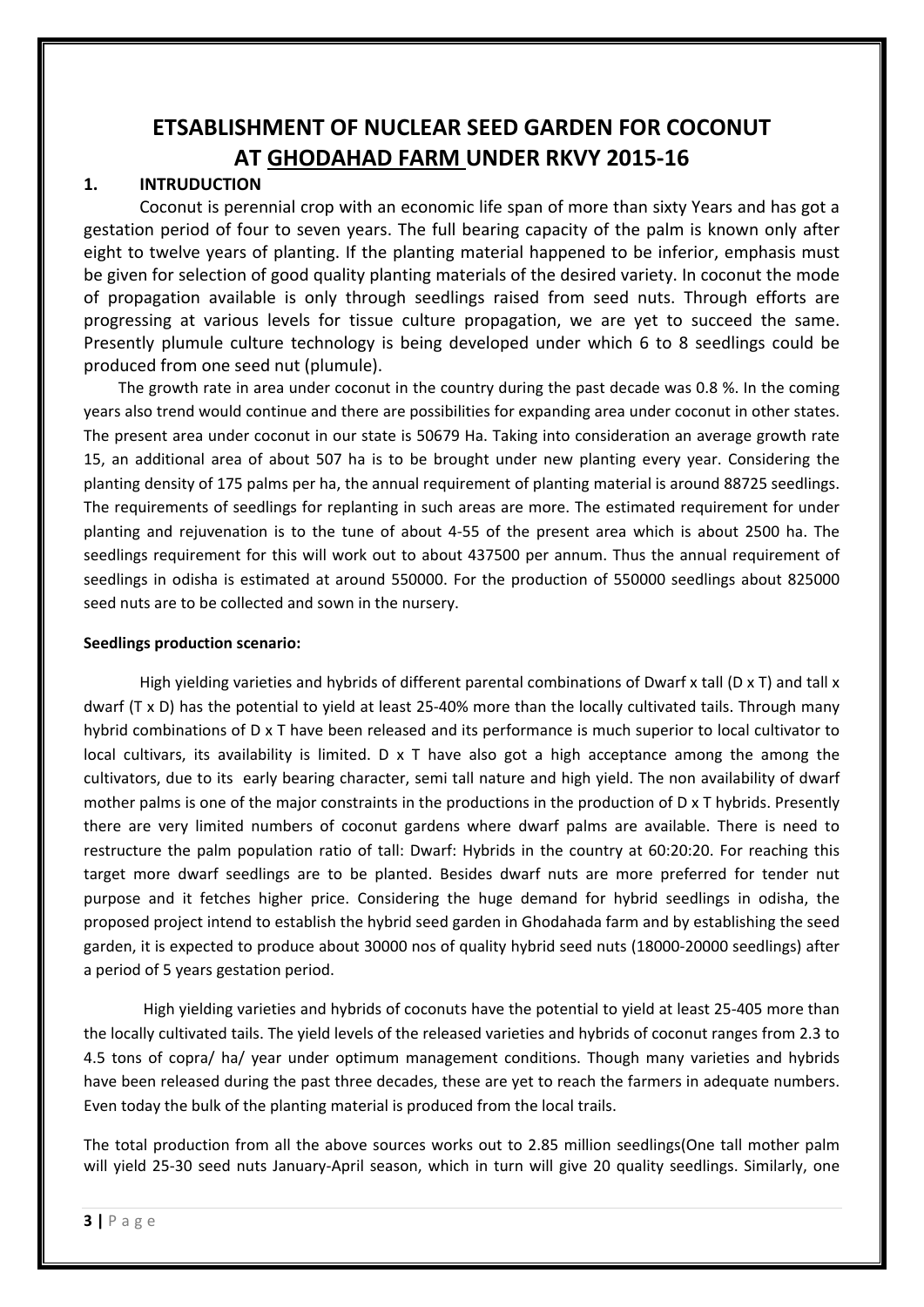tall/dwarf mother palm subjected to artificial pollinations during November‐ April season will yield 40 seed nuts which in turn will give 20 hybrid seedlings.) In additions, the coconut seedling production from all agricultural universities (KAU, TNAU, ANGRAU, UAS, BCKW, KKV and OUAT)) comes to 0.35 million seedlings. Hence the total production from the governmental sector works out as 3.2 million seedlings. Whereas the demand is 10 million seedlings. This reveals that the production from approved sources accounts for only 32% of the total requirement. Besides, most of the seed gardens produce seedlings of tall varieties (depending on the region) to the tune of 80‐85% and hybrids/ dwarfs comprise only 15‐20% production from the seed gardens. The approved standard for any replanting programme is to plant with tails: Dwarf: Hybrids in the ration of 60:20:20. So the 85% of tall plants from seed gardens should come down to 60% and the 155 DWARFS/ HYBRIDS SHOULD BE ENHANCED TO 40%. This requires removal of the excess mother palms of tall varieties from the seed gardens in the phased manner and replanting the same with parental palms of dwarf varieties. The dwarf planted will serve as the source for production of dwarf/ hybrid planting materials. It is suggested that coconut seed gardens located all over India should have sufficient number of parental palms of varieties released for that particular state.

The productivity of coconut in the state is considered as lowest when compared to other neighboring state. The low productivity is mainly attributed to fact that the coconut is grown mostly as a rain fed crop, considerable yield reduction is also attributed to the attack of black headed caterpillar, Rhinoceros betel, Red palm weevil, Eriophyid mite and diseases such as stem bleeding, Gyanoderma, bud rot and late root wilt disease in costal districts like Ganjam, Puri, Cuttack, Kendrapara, Jagatsinghpur, Bhadrak and Balasore. In the state the coconut is grown mainly as a mono crop which has indirectly resulted in lower productivity of coconut. Hence, the stress has to be given for adoption of mixed farming system, Hi‐density multispecies cropping system to increase the return from unit area and thereby improving the economic status of the farmer. The varieties which are grown are chowghat orange dwarf, chowghatr green dwarf, Malayan green dwarf, Malayan orange dwarf, Malayan yellow dwarf and Gangabondam. The dwarf variety is grown mainly for tender coconut purpose. The Majority of the farmers are growing Tall varieties are West coast Tall, Tiptur Tall mainly grown for matured coconut and used for tender nut purpose.

#### **2. Aim and Objectives.**

 The dwarf varieties of COD and CGD are to be planted in the above seed garden in the ration of 60:40. There is a great demand for hybrid seedlings in Odisha state and neighboring state of Andhra Pradesh, Tamilnadu, Chhatishgargh, West Bengal etc. In a perennial crop like the coconut palm which exhibits considerable genetic variations and is capable of being propagated only through seed, the selection and use of planting material of high intrinsic value assumes considerable importance. The palm contributes to yield for over 80 years and full bearing capacity becomes known only 10 to 15 years after planting. If the planting material happens to be inferior in quality, the garden will turn to be highly uneconomical and a continuous loss to the grower. Since coconut culture involves substantial pre-bearing investment, greater emphasis must be given to the selection and use of the right type of planting material.

 If the seed nuts and seedlings are of poor quality, the new plantation will prove to be uneconomic, causing considerable loss of time and money to the grower. The coconut palm is a monocot and can be propagated only through seed. The fact that the coconut is a cross fertilized palm and that it does not bred true, makes the selection of seed nuts and then of seedlings in the nursery all the more difficult and important. By poor quality seed nuts and seedlings.

 The project intend to develop in an area of 10 acres where in dwarf and tall will be planted in the ratio of 60% and 40% respectively and the seedlings will be procured from coconut Development Board, Pitapali, Khordha. The initial years it is propose to grow inter crop to get some revenue till the coconut plants start yielding and to utilize the interspaces available effectively. Under the project, all the land development activities will be done and other infrastructure like construction of farm house, pump house, labour shed, implement shed, godown, drilling of bore wells, laying of drip irrigation system for entire coconut and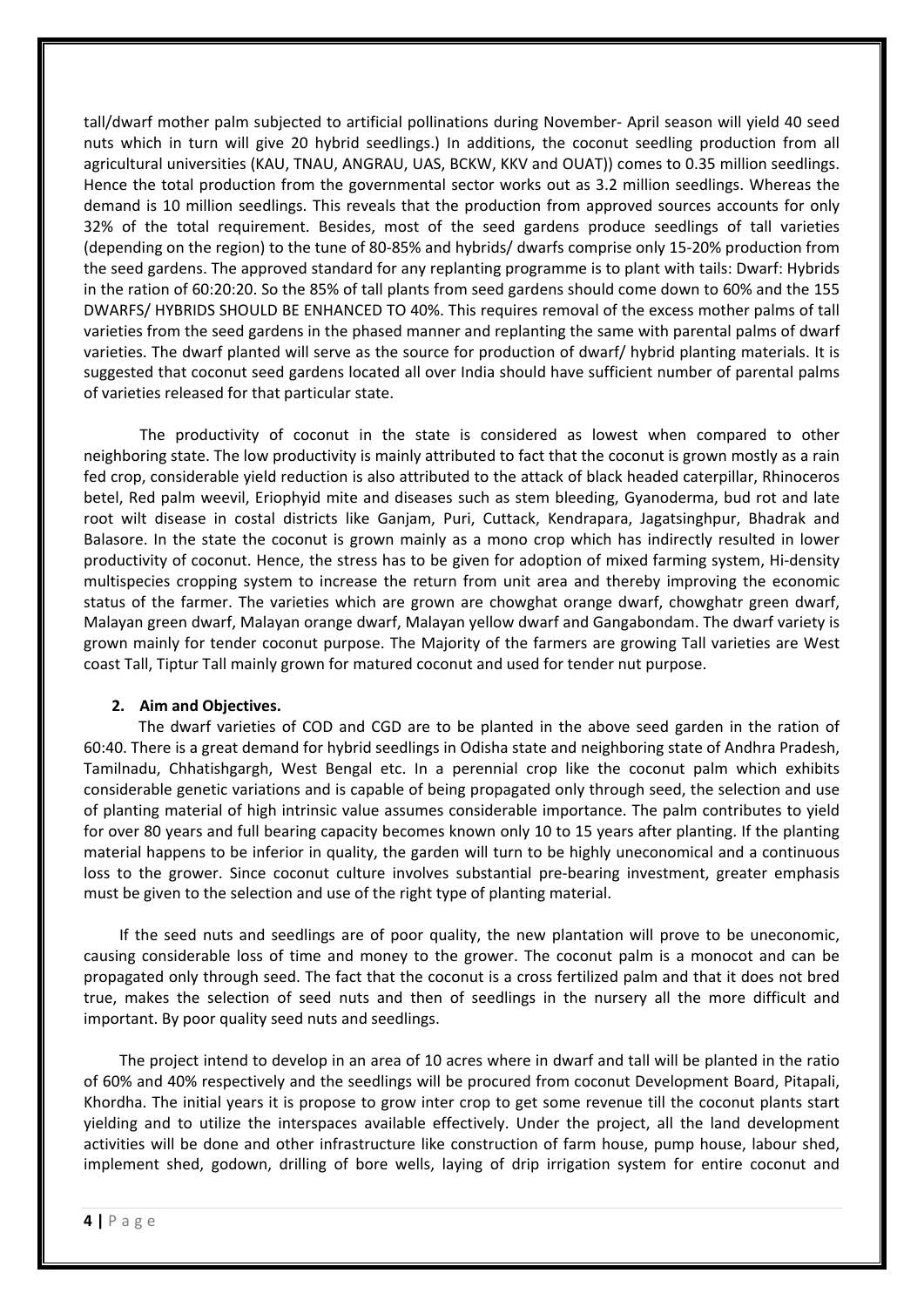banana plantations will be done. On attaining the full bearing of coconuts, we will be planning for hybridization as the scheme guidelines of the CDB and our skilled workers will be sent for hybridization training programme at Coconut Development Board, Pitapalli, and Khordha.

The first and foremost step is the selection of mother palm. The mother palms should be of 25‐60 years of age with at least 30‐32 fully opened healthy leaves on crown. The shape of crown should be spherical or semi-spherical, petiole length and stalk of the bunches should be short and strong in nature. Bearing habit should be regular with at least 80 nuts annual yield during the last 5 years, having medium sized round to oblong nuts (1200g weight with dried husk). One should avoid drooping crown, dies‐shaped nut, proximity of cattle shed and compost pit near the palm.

- To establish a well‐managed coconut seed garden in odisha.
- To make Odisha self‐sufficiency in coconut seedling production.
- $\cdot \cdot$  To produce dwarf coconut seed nuts for which there is a great demand.
- \* To facilitate production of hybrid seed nuts and seedlings of coconut.
- ❖ Green coverage and environmental protection.
- $\cdot \cdot$  Increase coconut production in the state.

#### **3. Feasibility and basic information on Ghodahad Farm**

The farm is suitable for Establishment of Nuclear Seed Garden for Coconut palm. **Farm Information and Land utilization pattern.**

| Total orchard area<br>20 ha.<br>High land<br>nil<br>Medium land<br>20 <sub>ha</sub><br>Low land<br>0<br>Cultivated area<br>13ha (coconut 6.5ha+mango5.9 ha+others0.6)<br>Area under Road<br>0.5 <sub>ha</sub><br>0.3 <sub>ha</sub><br><b>Building</b><br>No of ponds<br>1 no<br>1 ha.<br>Nursery area<br>Farm Road<br>$0.5$ ha.<br>Irrigation channel<br>0.2 <sub>0</sub><br>4.5ha<br>Area vacant<br>Mother plants coconut:<br>700(452 gaps)COD 274 (39gaps) GB 161 (123gaps) | Year of Establishment | 1987                              |
|-------------------------------------------------------------------------------------------------------------------------------------------------------------------------------------------------------------------------------------------------------------------------------------------------------------------------------------------------------------------------------------------------------------------------------------------------------------------------------|-----------------------|-----------------------------------|
|                                                                                                                                                                                                                                                                                                                                                                                                                                                                               |                       |                                   |
|                                                                                                                                                                                                                                                                                                                                                                                                                                                                               |                       |                                   |
|                                                                                                                                                                                                                                                                                                                                                                                                                                                                               |                       |                                   |
|                                                                                                                                                                                                                                                                                                                                                                                                                                                                               |                       |                                   |
|                                                                                                                                                                                                                                                                                                                                                                                                                                                                               |                       |                                   |
|                                                                                                                                                                                                                                                                                                                                                                                                                                                                               |                       |                                   |
|                                                                                                                                                                                                                                                                                                                                                                                                                                                                               |                       |                                   |
|                                                                                                                                                                                                                                                                                                                                                                                                                                                                               |                       |                                   |
|                                                                                                                                                                                                                                                                                                                                                                                                                                                                               |                       |                                   |
|                                                                                                                                                                                                                                                                                                                                                                                                                                                                               |                       |                                   |
|                                                                                                                                                                                                                                                                                                                                                                                                                                                                               |                       |                                   |
|                                                                                                                                                                                                                                                                                                                                                                                                                                                                               |                       |                                   |
|                                                                                                                                                                                                                                                                                                                                                                                                                                                                               |                       |                                   |
|                                                                                                                                                                                                                                                                                                                                                                                                                                                                               |                       | MSY 129(151gaps) MSG 141(139gaps) |
| Mango<br>290 (400 gaps)                                                                                                                                                                                                                                                                                                                                                                                                                                                       |                       |                                   |
| 20<br>Guava                                                                                                                                                                                                                                                                                                                                                                                                                                                                   |                       |                                   |
| 8<br>Areacanut                                                                                                                                                                                                                                                                                                                                                                                                                                                                |                       |                                   |

#### **Existing Infrastructure.**

| No of building      | temporary sheds                              |
|---------------------|----------------------------------------------|
| Usable building     | 3 (godown cum office, garage, working shade) |
| Non-usable building |                                              |

#### **4. Competency and Sustainability.**

The implementing Agency is competent enough for establishment of seed garden and is sustainable.

#### **5. Sector & Sub‐Sectors.**

Infrastructure development and Assets stream of RKV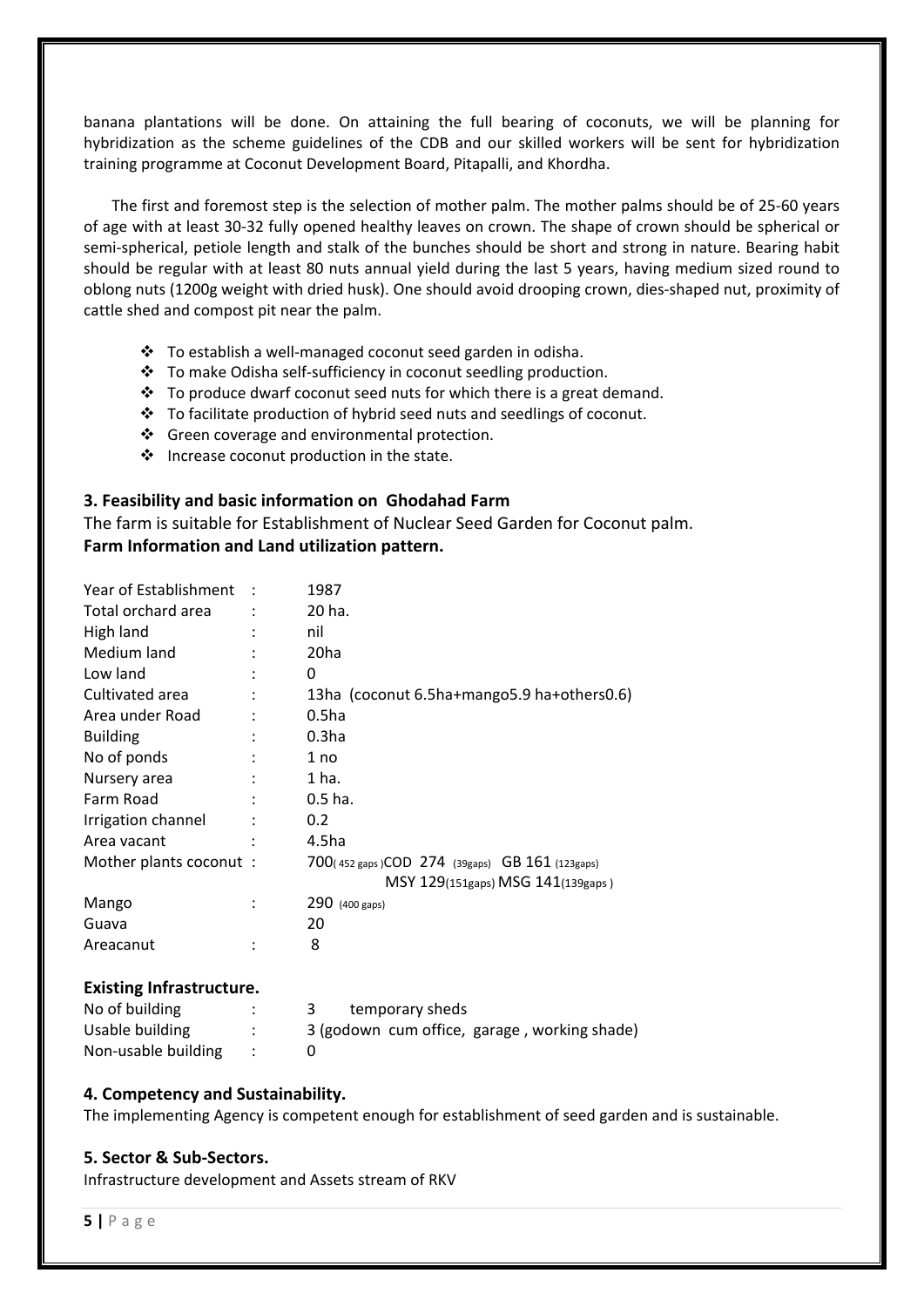# **6. Anticipated Benefit.**

A coconut palm starts bearing after  $4<sup>th</sup>$  year attains full bearing after  $14<sup>th</sup>$  year from planting. On an average, we will get 60 to nuts per plant per year and 80 X 175 = 14000 nuts from 1 ha. per year.

We will get quality nuts @ 60 to 70% i.e. 8400 nos. if the good quality nuts and poor quality nuts are sold, we get;

a) 8400 X Rs.25/ nut= Rs. 2, 10,000/‐

b) 5600 X Rs.10/nut= Rs. 56,000/‐

So, the total return by selling the nuts Rs. 2, 66,000/ ha per year.

If, after establishment of the garden, nursery will be established for production of coconut seedlings.

# **7. A) Expected Output.**

- 4 ha of nuclear seed garden will be established.
- The garden will be maintained for  $2^{nd}$  year.
- Enovation and desalting of the existing pond will be taken up.
- Bore well will be installed and energized.
- Drip Irrigation system will be facilitated.

# **B) Expected outcome.**

- Production of coconut seedlings of Tall, dwarf and Hybrids.
- Increase in availability of coconut seedlings in the state.
- To help in area expansion of coconut in the state.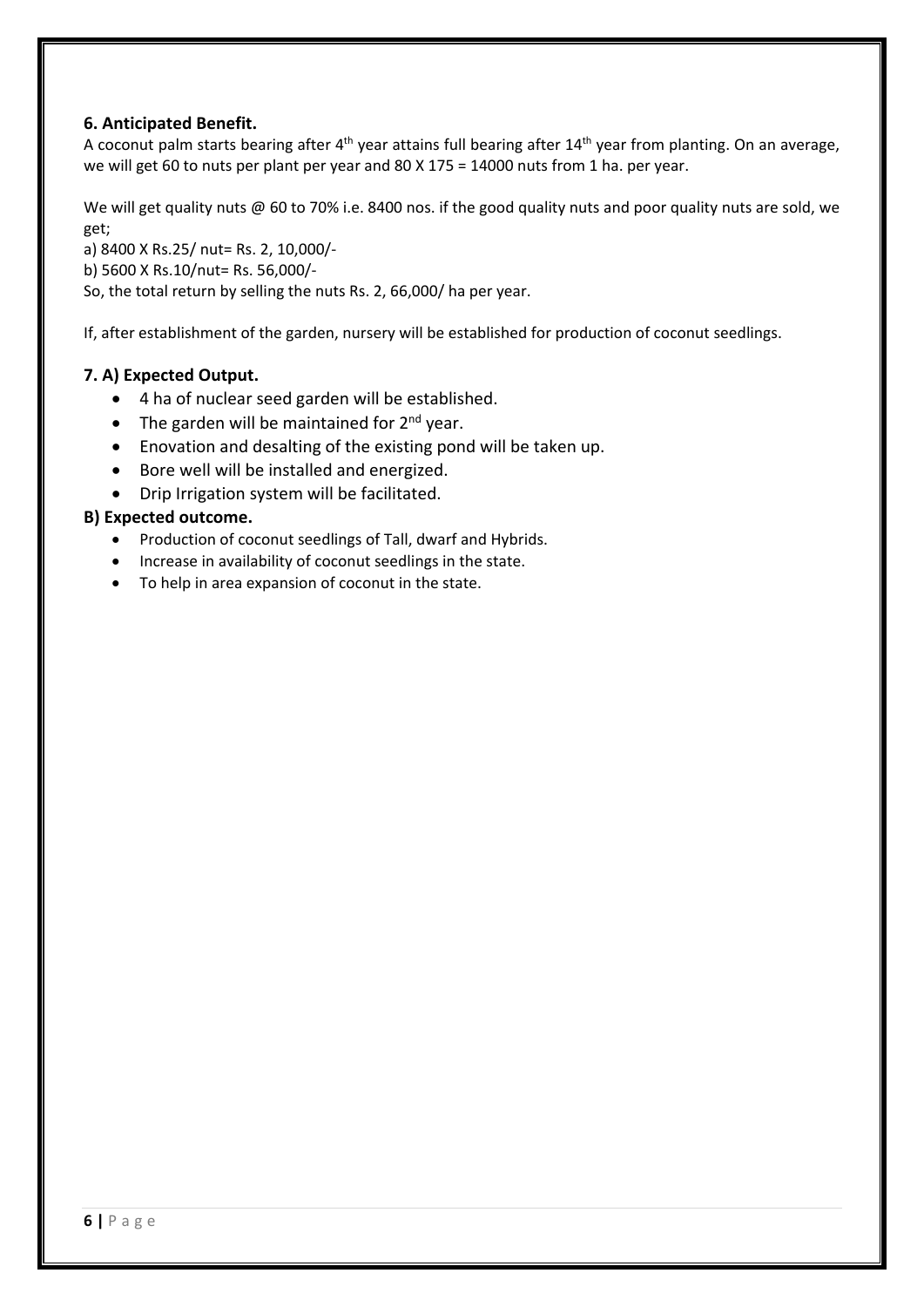#### 8**. Proposed Work/ Activities with cost Layout.**

| Sl. No.        | Item                                                                                | Unit | Quantity       | Rate (Rs.)   | Cost (Rs.) |
|----------------|-------------------------------------------------------------------------------------|------|----------------|--------------|------------|
| А.             | <b>Recurring cost</b>                                                               |      |                |              |            |
| 1.a            | for<br>Plantation cost                                                              | Ha   | $\overline{4}$ | 116700       | 466800     |
|                | planting year                                                                       |      |                |              |            |
| $\mathbf b$    | Maint. Cost for 1 <sup>st</sup> year                                                | Ha   | 4              | 52600        | 210400     |
|                |                                                                                     |      |                | <b>Total</b> | 677200     |
| В.             | <b>Non-recurring cost</b>                                                           |      |                |              |            |
| 1              | Renovation<br>and<br>desalting of existing<br>pond in an area of<br>approx. 0.4 ha. | Ha   | 0.4            | 500000       | 200000     |
| $\overline{2}$ | Installation bore well<br>& energisation                                            | Ha   | $\mathbf{1}$   | 300000       | 300000     |
| 3              | Irrigation with<br>Drip<br>Fustigation system                                       | Ha   | $\overline{4}$ | 60000        | 240000     |
| 4              | Godown- cum- watch<br>man shed                                                      | Sqft | 200            | 1200         | 240000     |
| 5              | Vermin compost                                                                      | No   | $\mathbf{1}$   | 100000       | 100000     |
| 6              | Preparation of mount<br>in proposed plantation<br>site                              | Ha   | 4              | 100000       | 400000     |
|                |                                                                                     |      |                | <b>Total</b> | 1480000    |

Total: rs. 2157200

Contingencies: Rs. 21000

Grand Total: Rs. 2178200

### **(Rupees Twenty One lakh Seventy eight thousand Two hundred) only.**

### **RKVY ASSISTANCE REQUIRED during 2015‐16:**

|    | <b>Project cost:</b>      | Rs. 21,57,200               |
|----|---------------------------|-----------------------------|
| :: | $C$ antinganciac' $\cdot$ | <b>D<sub>c</sub></b> 21,000 |

**ii. Contingencies': Rs. 21,000**

**Total Project cost: Rs. 21, 78, 200**

**O/O‐ DDH,Ganajm, Berhampur. Ganjam, Berhampur.**

 **Asst. Horticulture Officer Deputy Director of Horticulture,**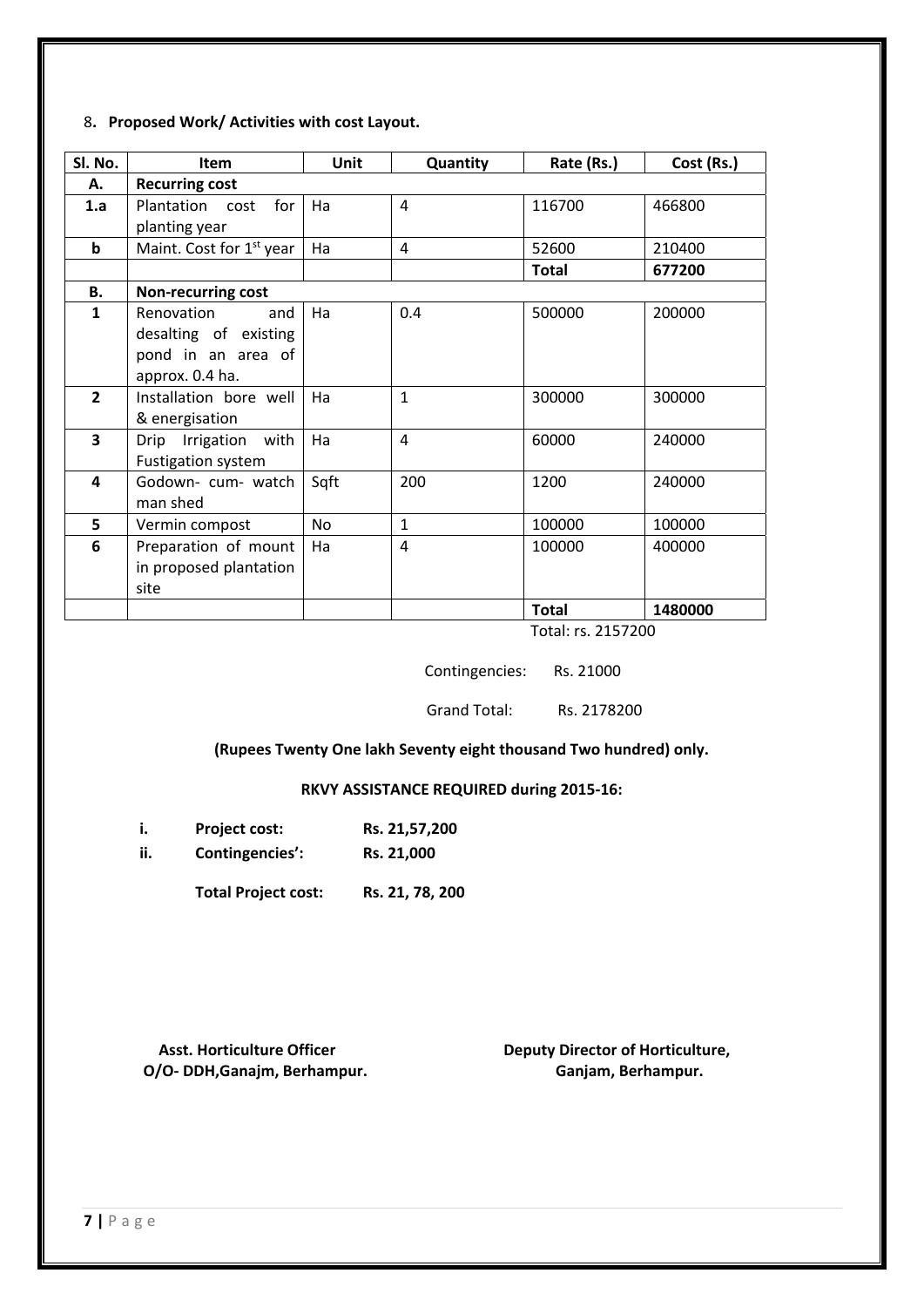#### **11. Check list.**

- a. For funds available under other schemes of the state/ Govt of India for the proposed projects have been accessed and utilized before it is proposed under RKVY.
- b. There will be no duplication or overlapping of assistance/ area coverage through other state/ Central Govt. Schemes.
- c. The funds under the project is not proposed as additional or top-up subsidy to other ongoing schemes/ programmes of state/ Central govt. DPRs includes contingency.

**O/O‐ DDH,Ganajm, Berhampur. Ganjam, Berhampur.**

 **Asst. Horticulture Officer Deputy Director of Horticulture,**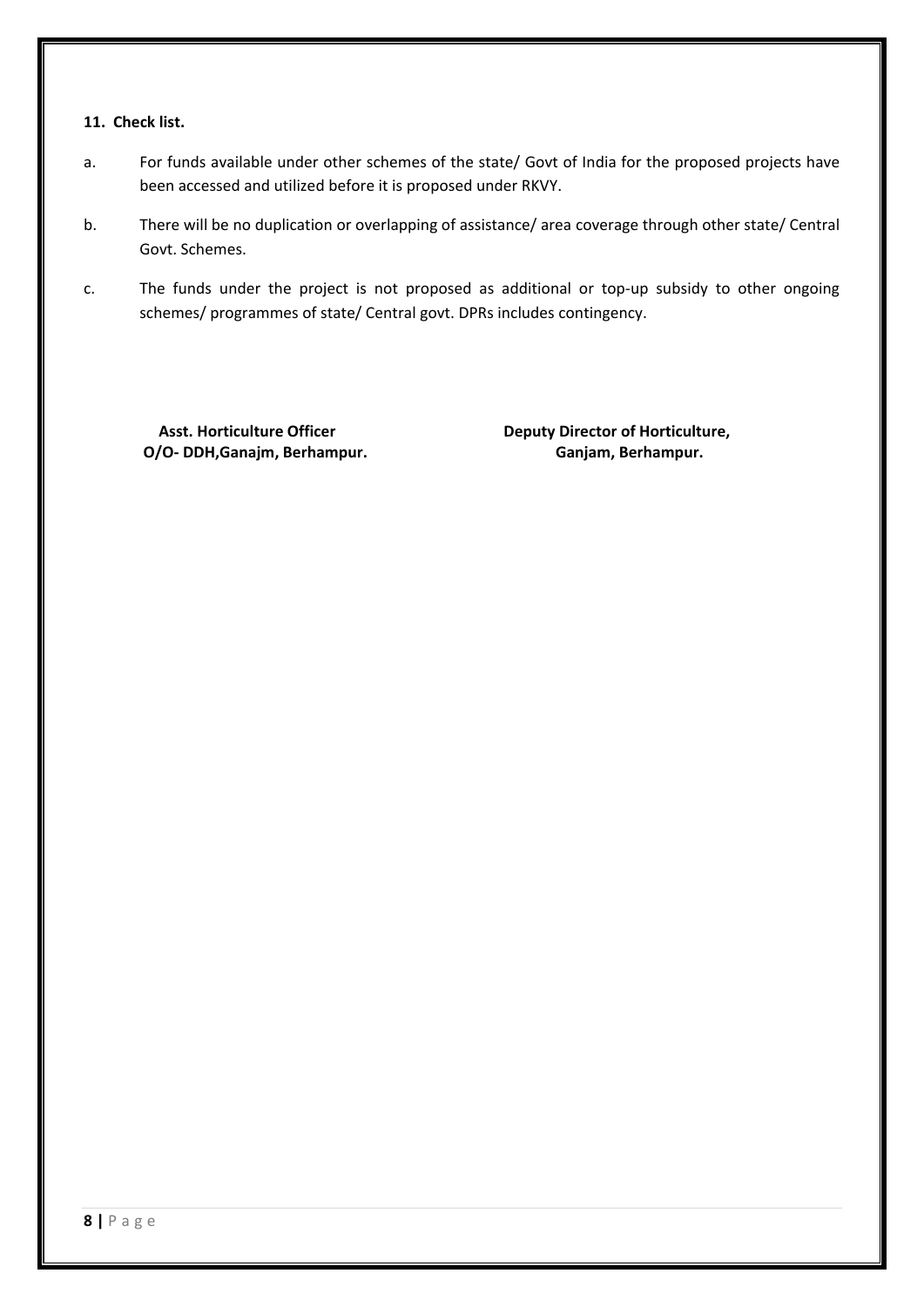|                         | <b>COST OF CULTIVATION OF COCONUT (cocos nucifera)</b> |                |              |              |       |           |         |                      |              |
|-------------------------|--------------------------------------------------------|----------------|--------------|--------------|-------|-----------|---------|----------------------|--------------|
|                         | Spacing-6.5m X 6.5m<br>Area 1Ha.<br>Density-237 plants |                |              |              |       |           |         |                      |              |
|                         | Components of cost<br>$1st$ year                       |                |              | $2nd$ year   |       | 3rd year  |         | 4 <sup>th</sup> year |              |
| SI.                     | <b>LABOUR</b><br>А.                                    | Unit/          | Cost(        | Unit/        | Cost( | Unit/     | Cost(   | Unit/                | Cost(        |
| No.                     |                                                        | MD             | $Rs.$ )      | MD           | Rs.)  | <b>MD</b> | $Rs.$ ) | MD                   | $Rs.$ )      |
| $\mathbf{1}$            | Tractor ploughing @Rs. 500/hr &                        | 5 hrs          | 2500         | 5 hrs        | 2500  | 5 hrs     | 2500    | 5 hrs                | 2500         |
|                         | bullock plough or Power litter from 2 <sup>nd</sup>    |                |              |              |       |           |         |                      |              |
|                         | year onwards proportionate to the                      |                |              |              |       |           |         |                      |              |
|                         | cost                                                   |                |              |              |       |           |         |                      |              |
| $\overline{2}$          | Lay out & demarcation                                  | 3              | 600          |              |       |           |         |                      |              |
| 3                       | Digging of pits (1m X 1m X 1m)                         | 84             | 16800        | 4            | 800   |           |         |                      |              |
| 4                       | Filling of pits (carrying compost, mixing              | 28             | 5500         | $\mathbf{1}$ | 200   |           |         |                      |              |
|                         | with soil & basal dose of fertilizer)                  |                |              |              |       |           |         |                      |              |
| 5                       | Planting followed by watering                          | 9              | 1800         | $\mathbf{1}$ | 200   |           |         |                      |              |
| 6                       | Irrigation                                             | 112            | 22400        | 112          | 22400 | 100       | 20000   | 100                  | 20000        |
| $\overline{\mathbf{z}}$ | Staking                                                | 4              | 800          |              |       |           |         |                      |              |
| 8                       | Intercultural operation (hoeing,                       | 14             | 2800         | 16           | 3200  | 18        | 3600    | 20                   | 4000         |
|                         | weeding, application of fertiliser &                   |                |              |              |       |           |         |                      |              |
|                         | manure)                                                |                |              |              |       |           |         |                      |              |
| 9                       | Application<br>of<br>PP<br>&<br>chemicals              | $\overline{7}$ | 1400         | 10           | 2000  | 10        | 2000    | 10                   | 2000         |
|                         | Hormone<br>Cleaning of crown                           |                |              |              |       | 4         | 800     | 6                    |              |
| 10<br>11                | Harvesting, Post harvest handing                       |                |              |              |       |           |         |                      | 1200         |
|                         | <b>SUB TOTAL</b>                                       | 54700          |              | 31300        |       | 28        | 900     |                      |              |
| <b>B.INPUTS</b>         |                                                        |                |              |              |       |           |         | 29<br>700            |              |
| $\mathbf{1}$            | Planting material @Rs. 70/ seedling                    | 237nos         |              | 12 nos       | 840   |           |         |                      |              |
|                         |                                                        | 12390          |              |              |       |           |         |                      |              |
| $\overline{2}$          | Cost of manure @Rs 800/MT                              |                | 11.85MT 9480 | 7.0MT        | 4200  | 9.25MT    | 5600    |                      | 11.85MT 9480 |
| $\overline{\mathbf{3}}$ | Fertilisers                                            |                |              |              |       |           |         |                      |              |
|                         | N @Rs.12.37 per Kg.                                    | 11.7kg         | 145          | 34.0kg       | 421   | 68kg      | 841     | 117 <sub>kg</sub>    | 1447         |
|                         | P <sub>2</sub> O <sub>2</sub> @Rs. 47.80 per Kg        | 7.5kg          | 1076         | 22.5kg       | 1076  | 45.kg     | 2151    | 75kg                 | 3585         |
|                         | K <sub>2</sub> O @ Rs.27.00 per Kg                     | 28.1kg         | 759          | 81.0kg       | 2187  | 162kg     | 4374    | 281kg                | 7587         |
| 4                       | Micronutrients (Magnesium & Boron)                     |                | 1500         |              | 2000  |           | 2500    |                      | 3000         |
| 5                       | Cost of PP chemicals                                   |                | 1500         |              | 1500  |           | 2000    |                      | 2200         |
| $6\phantom{1}$          | Cost of staking material @Rs.5                         |                | 1185         |              | 300   |           |         |                      |              |
| $\overline{\mathbf{z}}$ | <b>Irrigation Charges</b>                              |                | 4000         |              | 4000  |           | 4500    |                      | 6000         |
| 8                       | Mulching material                                      |                | 20000        |              |       |           |         |                      |              |
|                         | <b>SUB-TOTAL</b>                                       |                | 51317        |              | 16523 |           | 21966.2 |                      | 33299        |
|                         | Miscellaneous/ Contingency @10%                        |                | 10683        |              | 4777  |           | 5034    |                      | 6201         |
|                         | <b>GRAND TOTAL</b>                                     |                | 116700       |              | 52600 |           | 55900   |                      | 69200        |

# **9. Time line.**

The work will be completed in 2 years i.e, from 2015‐16 to 2016‐17.

# **10. Project Co‐ordinator details.**

|                    | <b>Name</b>     | <b>Designation</b> | Mobile No.  | email               |
|--------------------|-----------------|--------------------|-------------|---------------------|
| <b>State level</b> | Dr. Bhagyarathi | Dy. Director of    | 9437421475  | ahorkvy@orihot.in   |
|                    | Pradhan         | Hortiuclture(Hq.)  |             |                     |
| Dist. level        | Bhagaban Dash   | Dy. Director of    | 94374182081 | ddhganjam.od@nic.in |
|                    |                 | Horticulture       |             |                     |

# **3. Project proposal on establishment of nuclear seed garden for coconut at Ghodahada Farm, Digapahandi.**